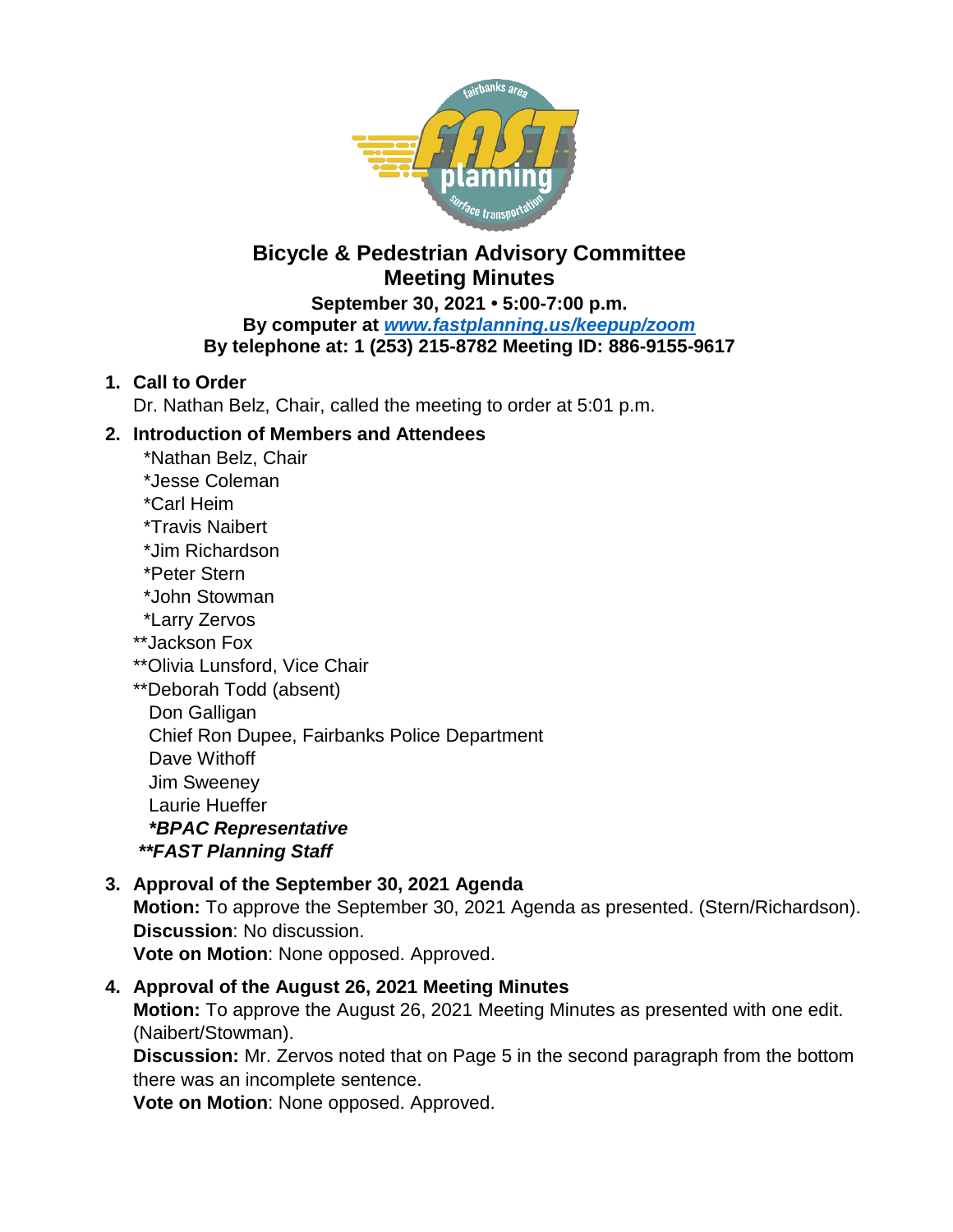# **5. Staff /Working Group/Chair Reports**

Dr. Belz, Chair, had no updates for the meeting. Mr. Fox provided the following updates:

- At the September 21, 2021 Technical Committee Meeting, they recommended that the Policy Board fund the Right-of-Way Phase for the Chena River Walk Project at an initial \$224,500.
- The Technical Committee recommended that the Policy Board add a law enforcement representative as an "Ex Officio" member to the Technical Committee and that agenda item was brought forward by Mayor Bryce Ward.
- The agenda items were taken to the September 15, 2021 Policy Board meeting which was cancelled due to lack of member quorum.
- Mr. Fox submitted the official proposal for Alaska Administrative Code regulation changes to the Alaska Department of Public Safety Commissioner's Office and it was reviewed by the new Commissioner Jim Cockrell and his Special Assistant, Kelly Howell who had a lot of positive feedback and expressed their appreciation for all the work the BPAC did to get those bicycle regulations revised, and were committed to getting them through the Department of Law and into the Alaska Administrative Code. Letters of support for the changes were received from Anchorage, Juneau, Sitka, and Homer as well as many different bicycle clubs throughout the State.

# **6. Public Comment Period**

**Dave Withoff** commented that he attended the meeting because he saw the notice in the newspaper and was curious about what the BPAC did. Mr. Withoff commented that he did a lot of bicycling around town, frequently on bike paths, and there were several wonderful bike paths. Mr. Withoff explained that when he got to the end of the bike path there was no way to connect to get to the next bike path that he wanted to get to. Mr. Withoff commented that if there was any planning that happened for how to make a continuous bike path beltway around Fairbanks, he would like to be a part of that process because there were a couple bottlenecks that he knew of that he could easily point to on a map.

Dr. Belz stated that it had certainly been part of previous discussions so they would keep him informed and it was great that they had him there tonight and thanked him for attending the meeting.

Mr. Withoff asked Dr. Belz how he could stay informed.

Dr. Belz explained that Mr. Withoff could check the agendas for the BPAC meetings that met the last or fourth Thursday of every month and beyond that Mr. Fox and Ms. Lunsford could make recommendation for keeping up to date with any of the possible infrastructure changes or improvements related to bicycle and pedestrian facilities.

Mr. Fox explained that one way Mr. Withoff could do that was to reach out to either he or Ms. Lunsford at the email addresses on the website (*www.fastplanning.us)* or visit the office to discuss those bottlenecks. Mr. Fox explained that they had an updated Non-Motorized Plan completed in 2021 and either he or Ms. Lunsford could familiarize him with our organization and current planning efforts, he could continue to attend the BPAC meetings and provide public comment, or follow them on social media such as Facebook, Instagram, and Twitter. Mr. Fox explained that they were here to help and happy to hear his concerns and show him our planning efforts.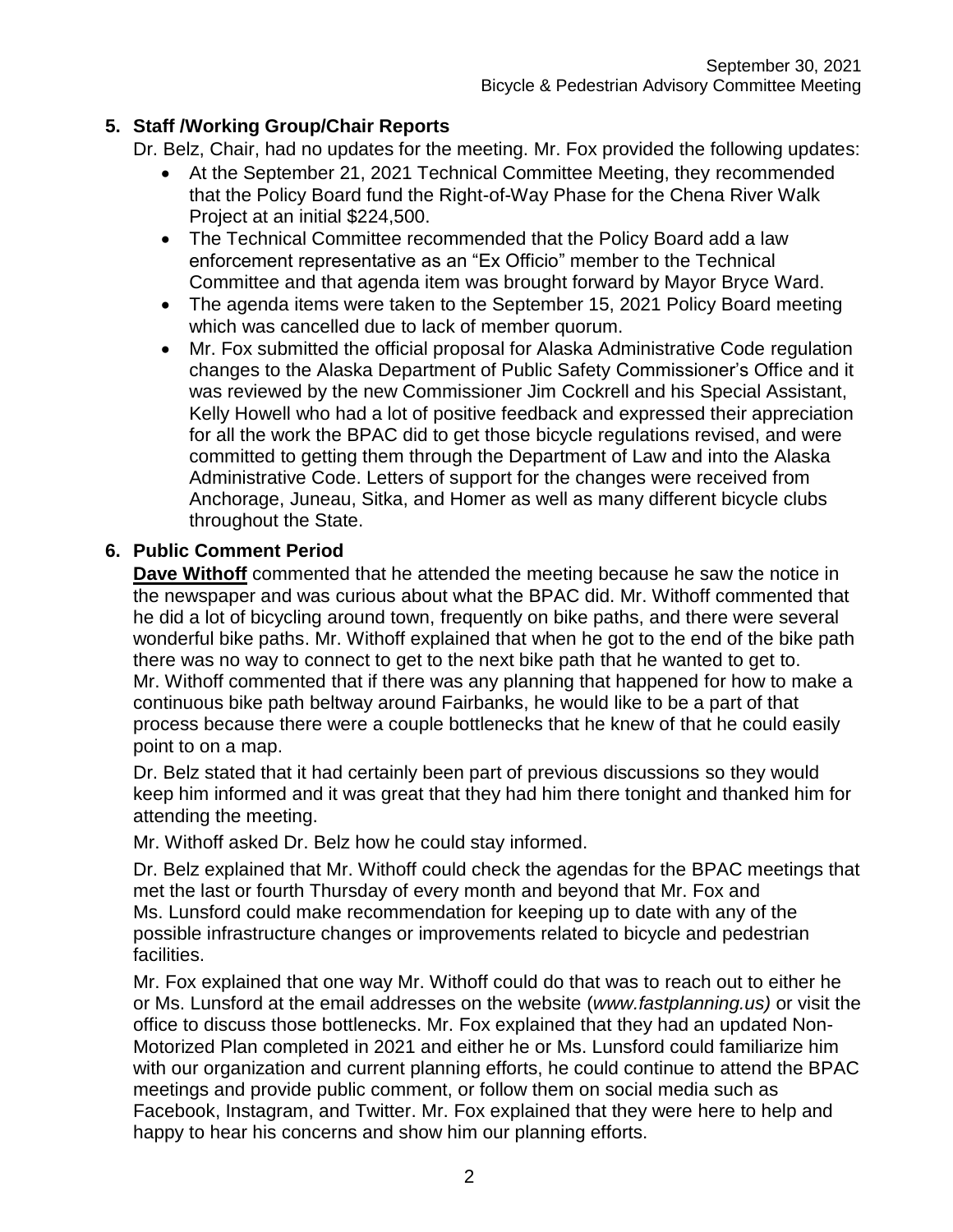**Jim Sweeney,** commented that he saw that some of the documents he submitted to Ms. Lunsford were included in the meeting packet so if he had any comments, he would bring them up as those items were discussed.

Dr. Belz explained that it was not an action item so when they got to that portion of the agenda, he did not believe there would be a formal public comment period, so if Mr. Sweeney had anything to add, he would say to do that now.

Mr. Sweeney explained that the two documents he emailed to Ms. Lunsford pertained to correspondence he had with Bryant Wright, the Trails Coordinator with the Borough, and had to do with their process for declaring a legal trail which was quite an extensive process. Mr. Sweeney commented that he just wanted to say that he did not believe that they followed their process. Mr. Sweeney commented that the Trails Committee recommended that the trail be added but they did not follow through with a meeting with the DOT, so he did not really believe that was a trail. Mr. Sweeney stated that they put the trail on the map but did not do the legal work they were supposed to do according to their process before they put the trail on the trail map.

Dr. Belz thanked Mr. Sweeney for that context and explained that they would look at that when they got to that portion of the agenda.

# **7. Old Business**

# **a. Q & A with Fairbanks Police Department Representative**

*Including discussion of Motorized Vehicle Use on Sidewalks/Paths*

Dr. Belz explained that this was not an action item.

Mr. Fox introduced Chief Ron Dupee of the Fairbanks Police Department stating that he had volunteered to help answer questions related to the Fairbanks Police Department regarding the July  $17<sup>th</sup>$  incident along the Johansen Expressway and committee members had expressed interest in hearing from a Fairbanks Police Department representative regarding enforcement issues on sidewalks and asphalt paths that were marked for non-motorized use only.

Dr. Belz explained that the meeting packet contained the previous meeting minutes that recapped the discussion and comments from Mr. Deronde who was a witness to the accident in question that sparked the discussion.

Mr. Zervos asked Chief Dupee if, with the shortage of personnel, they could even put any effort into this.

Chief Dupee explained that as far as enforcing the motorized vehicles on the bike paths, and that sort of thing, they were extremely short staffed by 11 officers and were authorized 45. Chief Dupee explained that out of the 32 officers that remained, several were out on medical leave and things like that, so they were really running a skeleton crew. Chief Dupee explained that they can and will enforce any law in the State of Alaska, especially these. Chief Dupee explained that they had a City ordinance that covered motorized vehicles where they were prohibited and one of those places was a bike path. Chief Dupee explained that it was going to be hit or miss depending on time of day, what calls officers had in their stack, how many calls had come in, what was waiting, what took priority over other calls, or if the officers were busy or not. Chief Dupee explained that the other thing that went into that was that officers tended to have their own likes and dislikes and traffic enforcement for some officers was not the thing that they liked to do. Chief Dupee stated that he was not saying that they would not do it, but they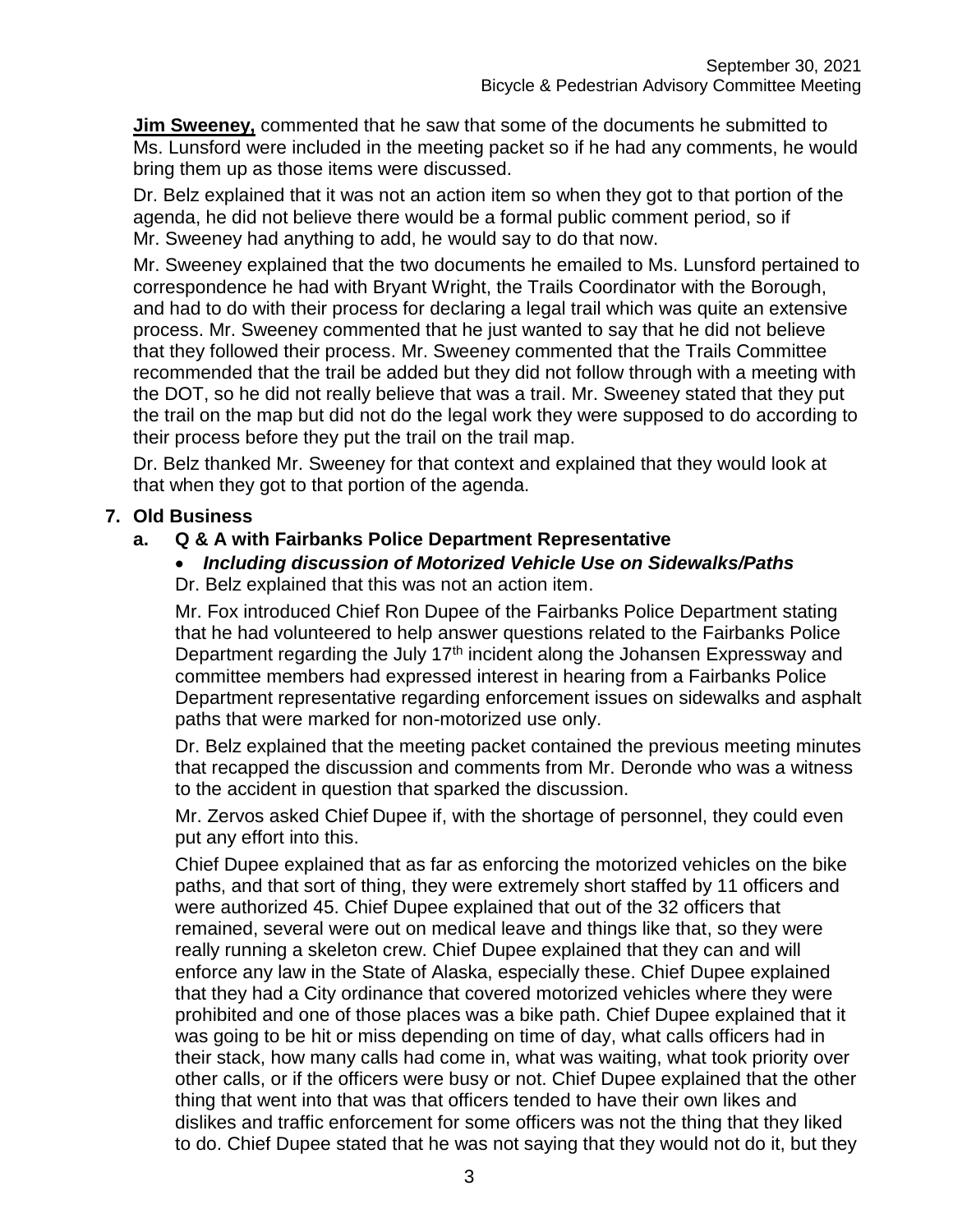would not go out of their way to do it, if that made any sense. Chief Dupee explained that a lot of times officers were frustrated when it came to ATVs or motorcycles, that sort of thing, not just on the bike paths but, just in general. Chief Dupee explained that because traditionally what happened was that when you went to stop one of these offenders, they just took off. Chief Dupee explained that they had a strict "no pursuit" policy when it came to anything with two or four wheels because it was too easy for them to flip and cause serious injury or death to the driver or somebody else so they would not pursue them. Chief Dupee explained that a lot of times the officers would not even waste their time with it because as soon as they activated their lights, if the driver took off, they were required to do additional paperwork for FPD as far as the pursuit policy went. Chief Dupee stated that he hoped that answered their questions so, "yes", "no", and "maybe".

Mr. Zervos asked Chief Dupee if he had read the report concerning the incident on the bike trail on the Johansen.

Chief Dupee explained that he had seen it and knew that one of their officers responded. Chief Dupee explained that he had not read his report before coming to the meeting. Chief Dupee explained that Mr. Fox sent him an email before the meeting that referenced it and he meant to look at that but had just gotten out of another meeting at 4:30 p.m. and not had a chance to look at it. Chief Dupee explained that what he could tell them was that from what he previously knew, and what he read on this, he believed the driver should have been cited. Chief Dupee explained that in a lot of these cases they had to give their officers discretion. Chief Dupee explained that he did not know what the officer saw on scene or who he talked to, and what they said, so he would have to dig into it a little bit more to give them an exact answer, but it very easily sounds like the individual could have been cited for the Fairbanks General Code which was a \$40 dollar fine for operating on a prohibited bike path. Chief Dupee explained that it was a \$40 dollar fine with a \$20 dollar surcharge for a total of \$60 dollars and there were no points associated with those violations either.

Mr. Zervos asked Chief Dupee if this location was within City jurisdiction if it was at Peger and Johansen.

Chief Dupee explained that he thought this one was at Johansen and College.

Mr. Zervos explained that he did not think so and thought they were coming down the slope on the bike path toward Peger Road on the side of the Johansen.

Chief Dupee explained that it would still be in their jurisdiction. Chief Dupee explained that was the City limits right there. Chief Dupee explained that you would think the City limits would just be square, but especially over there at Johansen and Peger it cut back and followed the river in some places. Chief Dupee continued that some houses were in, and some were out, so he guessed it just depended on who was drawing the map at the time.

Mr. Zervos asked Chief Dupee if he was aware of incidents where a motorized vehicle used one of these lanes and had been cited.

Chief Dupee explained that he could tell them that he had cited motorcycles for driving on the sidewalks previously. Chief Dupee explained that he did traffic enforcement for about the first 12 years of his career here in Fairbanks and issued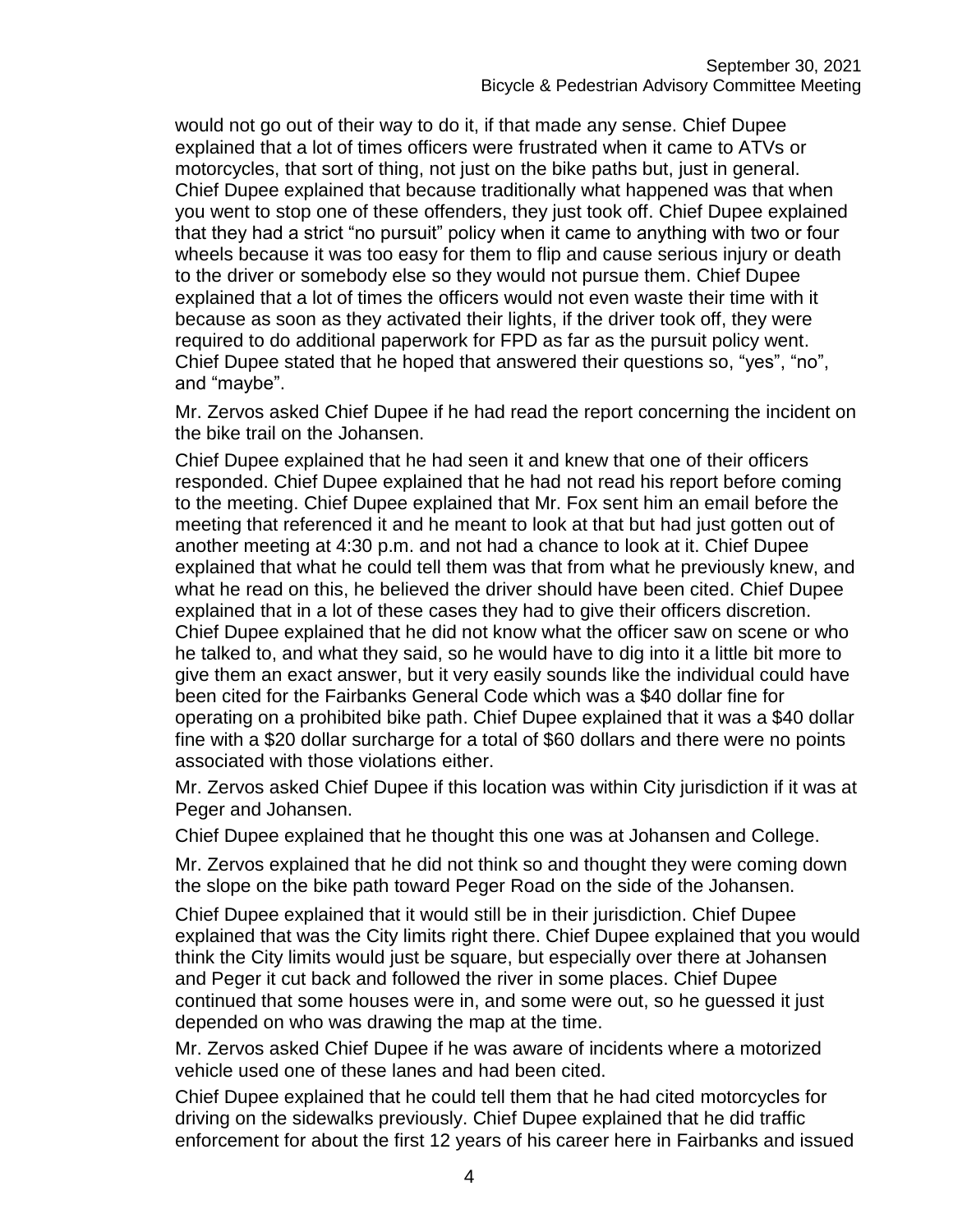a lot of citations for motorcycles, specifically dirt bikes and those type of things, for driving on the sidewalks as well as ATVs.

Mr. Zervos asked Chief Dupee to clarify if that meant that there was no policy about doing it or not if it was kind of left to the discretion of the officer.

Chief Dupee explained that Mr. Zervos was correct. Chief Dupee explained that officers currently worked 12-hour shifts. Chief Dupee explained that in that time they might respond to, on average, 15 to 20 calls per service and a portion of those had reports attached to them like thefts, assaults, and those types of things. Chief Dupee explained that really what they were looking for was in their down time, when they were not responding to a call or had no paperwork, they wanted officers to be proactive by going out there looking for things such as this, bad drivers running red lights, stop signs, those types of things, conduct traffic enforcement, do nighttime security checks on buildings, drive through neighborhoods and make sure they were not seeing anybody wandering around that should not be or acting suspicious, so it kind of fell under "proactive enforcement" if you will.

Mr. Zervos explained that was what was kind of mind boggling about this because the officer was out there, he was being proactive, he was just giving the wrong information.

Chief Dupee explained that the officer that responded was one of their newest officers, especially at that time, and believed he might have been on FTO during that time too. Chief Dupee explained that this was obviously more of a specialized field of traffic enforcement. Chief Dupee explained that you could dive down into it, as you guys know, there were a lot of statutes that covered traffic enforcement and they just really got the basic education at the academy. Chief Dupee explained that they probably had a four to eight-hour class on traffic enforcement and that covered the major violations such as speeding, red lights, and that sort of thing.

Mr. Stern asked Chief Dupee if there was any specific training about the bicycles on sidewalks or on the bike paths that these officers went through.

Chief Dupee responded that he could not say that they did. Chief Dupee further explained that he knew that in their Field Training Program they went over a list of Motor Vehicle Statutes and, again, they were mainly the major ones that they dealt with on a more routine basis, such as red lights, failure to yield, left turn, and stop sign violations so he would have to check and see if the pedestrian ones were in there and the bike paths specifically.

Mr. Stern commented that he thought the advice that was given by the officer was kind of interesting in that he was saying that it was a civil matter. Mr. Stern explained that he did not recall whether the picture showed whether the motorcycle had a license on it or not, but as a motor vehicle would he be subject to the same liability laws that a motor vehicle would be, specifically that you had to turn in a report if the damage was over a certain amount, he thought it was only \$500, which was not very much money especially given the price of some of these bicycles, this one probably would have fallen under that situation.

Chief Dupee stated that was a good question and he would have to look at that. Chief Dupee stated that he would say probably not, because it happened on the bike path, so the Accident Exchange Form was for the roadway. Chief Dupee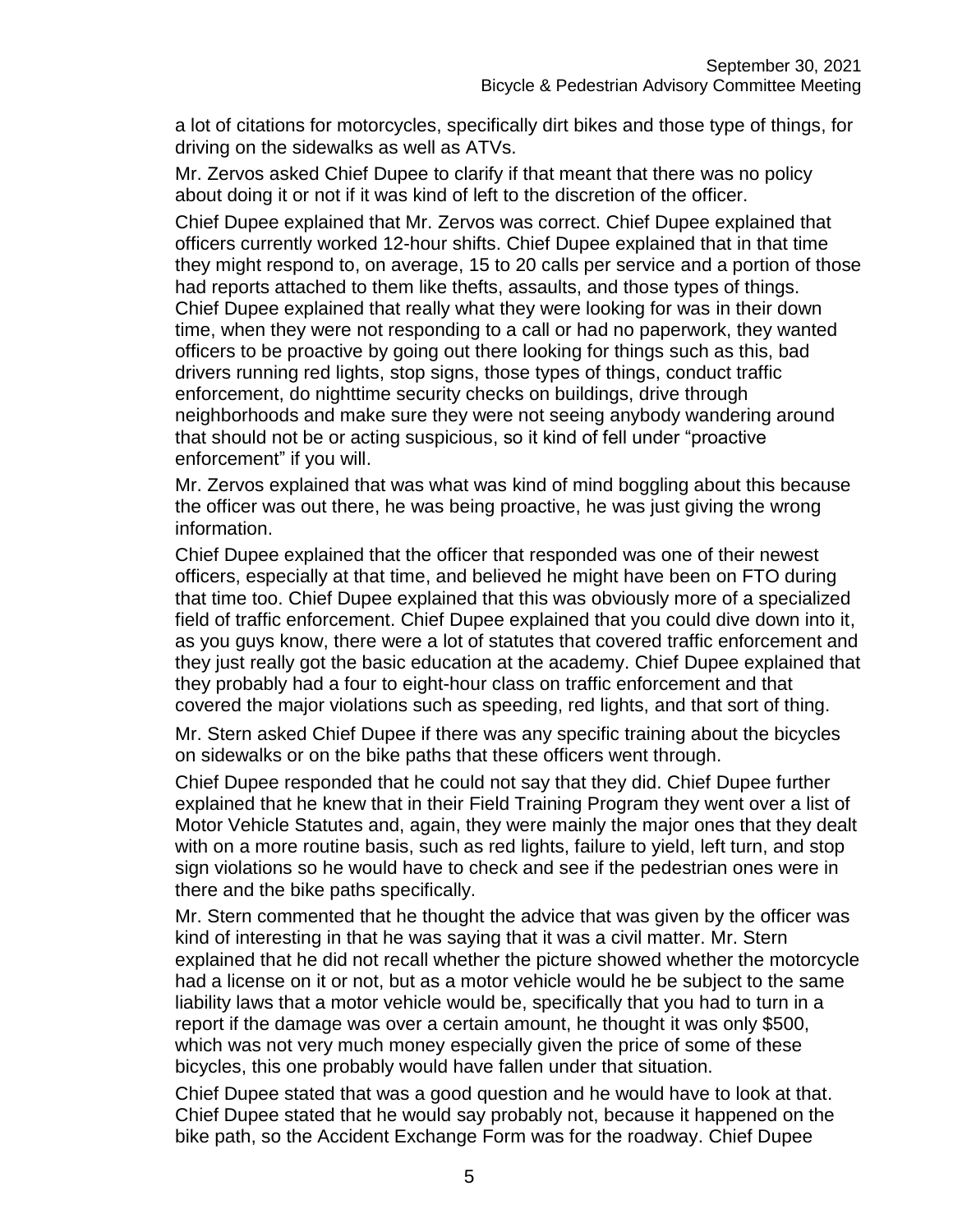explained that there were some for in the ditch and in the gore, but most of those reports were specific to the roadway itself. Chief Dupee explained that he did not know if the bike path would fall into that or not and he would have to look that up.

Mr. Naibert asked Chief Dupee if officers responded to an incident where they did not know the applicable traffic laws, how they contacted superiors or some way to find out about the applicable traffic statutes and laws.

Chief Dupee explained that they should all have a big book that had a bunch of the laws in it and if not, our good friend "Google" always had lot of answers as well. Chief Dupee explained that part of their training was that they should be provided guidance on where to find the answers if they needed them and at the end of the day if they just could not find the answers, they should be calling their supervisor to ask questions and get guidance.

Mr. Stern explained that in the past the City had officers on bicycles and thought it had been a few years since that had been the case and asked Chief Dupee if they had any plans to do anything like that in the summer and that might also get the officers more in tune with the cycling issues, especially during the summer.

Chief Dupee responded that he would most definitely love to do that. Chief Dupee explained that they used to have several officers that rode bicycles downtown, the downtown foot patrol, and that was a good way for them to get around and just be out with the tourists and that sort of thing. Chief Dupee explained that to be honest with them, they were 11 officers short right now and an article came out in the newspaper that he had some officers who were not happy with all the overtime they were working and were looking at going elsewhere which would just make his problem a whole lot worse. Chief Dupee explained that he would love to have those officers back downtown on bicycles and would love to get officers in schools but did not know when that would happen. Chief Dupee explained that hopefully they would be closer to fully staffed by this time next year but could not guarantee that.

Mr. Stern stated that there was recently an article in the Anchorage newspaper about pedestrian fatalities down in Anchorage and the problem was that they could not seem to get a handle on. Mr. Stern stated that so far in Fairbanks they had been lucky, although they had a pedestrian fatality in Fairbanks last year and never heard what the outcome of that incident was. Mr. Stern asked Chief Dupee how he viewed issues with pedestrians having to jaywalk where there were not enough crosswalks to get across roads like College Road and that kind of thing.

Chief Dupee explained that obviously it was a safety issue if they were not able to safely cross the road but there were crosswalks periodically throughout the roadway and they might have to go down a little bit further. Chief Dupee explained that it was similar to the bike path issues they had and sometimes they had to skirt around some intersections to get back onto the bike path. Chief Dupee explained that he would be for supporting any crosswalks or anything like that. Chief Dupee explained that he knew they were talking about putting a crosswalk in on Wilbur Street right by the baseball fields because they had a lot of jaywalking between the parking lot in the Panners Field and the youth fields there. Chief Dupee explained that he knew they took some planning, work, and obviously some money to put in and maintain, so those were always concerns that the governments were going to have.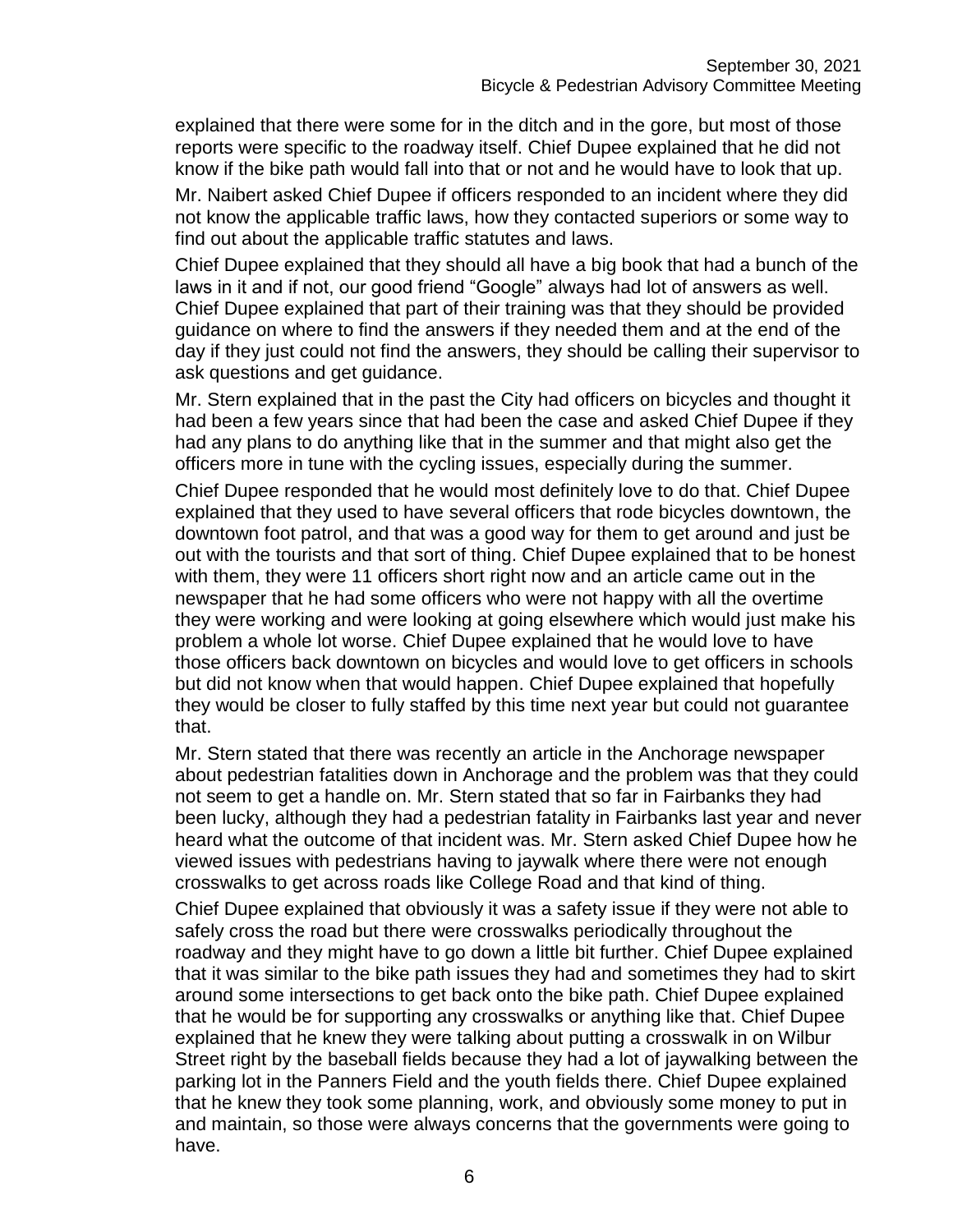Mr. Richardson explained that he was a bicycle rider and crossed the street, and his question was about the ruling for bicycles crossing the street. Mr. Richardson stated that when he crossed, he did not push the button, so the sign said; "Do Not Walk", but if he pushed that button, it restricted the traffic for 23 seconds or thereabout. Mr. Richardson explained that if the red light was in his favor, he crossed and wanted to know if he was legally correct or wrong.

Chief Dupee explained that technically you were supposed to wait for that little sign to tell you to walk, but likewise there was also a statute that said if anybody was in the crosswalk, you were supposed to yield to so that that would be up to the officer's discretion to look into that and see what they thought if you were to get hit, what the other driver said, and what you had to say and make a determination whether he had enough reasonable supposition to issue that citation or not. Chief Dupee stated that he just recommended pushing the button.

Mr. Richardson stated that his comment on that was a technical one for the engineers and was that they should have two buttons: one for a quick cross and the other one for a restricted person that took a long time to cross the street.

Chief Dupee explained that he knew they got a lot of dirty looks from the people in the cars too.

Mr. Zervos stated that given the limitations they were facing with personnel shortages and financial situation that he was facing if there was some reasonable or productive action that they could take to bring it to enforce these ordinances or bring it to the attention of the police officers since it was definitely important to this group.

Chief Dupee explained that if they had an incident like the one described here earlier, the City Ordinance that they used was Fairbanks General Code 78-578 which was "Driving A Motor Vehicle Where Prohibited". Chief Dupee explained that the statute covered parks, parking lots, bike paths, and trails so if you had that handy and provided it to the officer that was one less thing that they had to look up. Chief Dupee explained that just having knowledge about the statutes would be helpful to the officers.

Mr. Stern asked if that statue applied to private roads like in the box store areas.

Chief Dupee asked if Mr. Stern meant the roads over by Wal Mart/Johansen area.

Mr. Stern stated that Chief Dupee was correct.

Chief Dupee explained that those were all public roadways now and believed that the City took those over last year or two years ago with some snow removal space dealings with the Bentley Trust. Chief Dupee explained that it could and ATVs and dirt bikes if they were not street legal, were not allowed to be on those roads at all unless they were crossing at a 90 degree angle so they could be cited for that as well.

Mr. Stowman asked Chief Dupee if, in this case, where the person on the bicycle had both property damage to the bicycle and an injury, was there any advantage to having the other party cited or did the fact that it was on a bike path and not a roadway mean that there not much that was going to happen either way.

Chief Dupee explained that like he said, he wished he would have reviewed this a little bit more before talking with them. Chief Dupee explained that depending on the severity of the injury, there could be a criminal assault charge that occurred out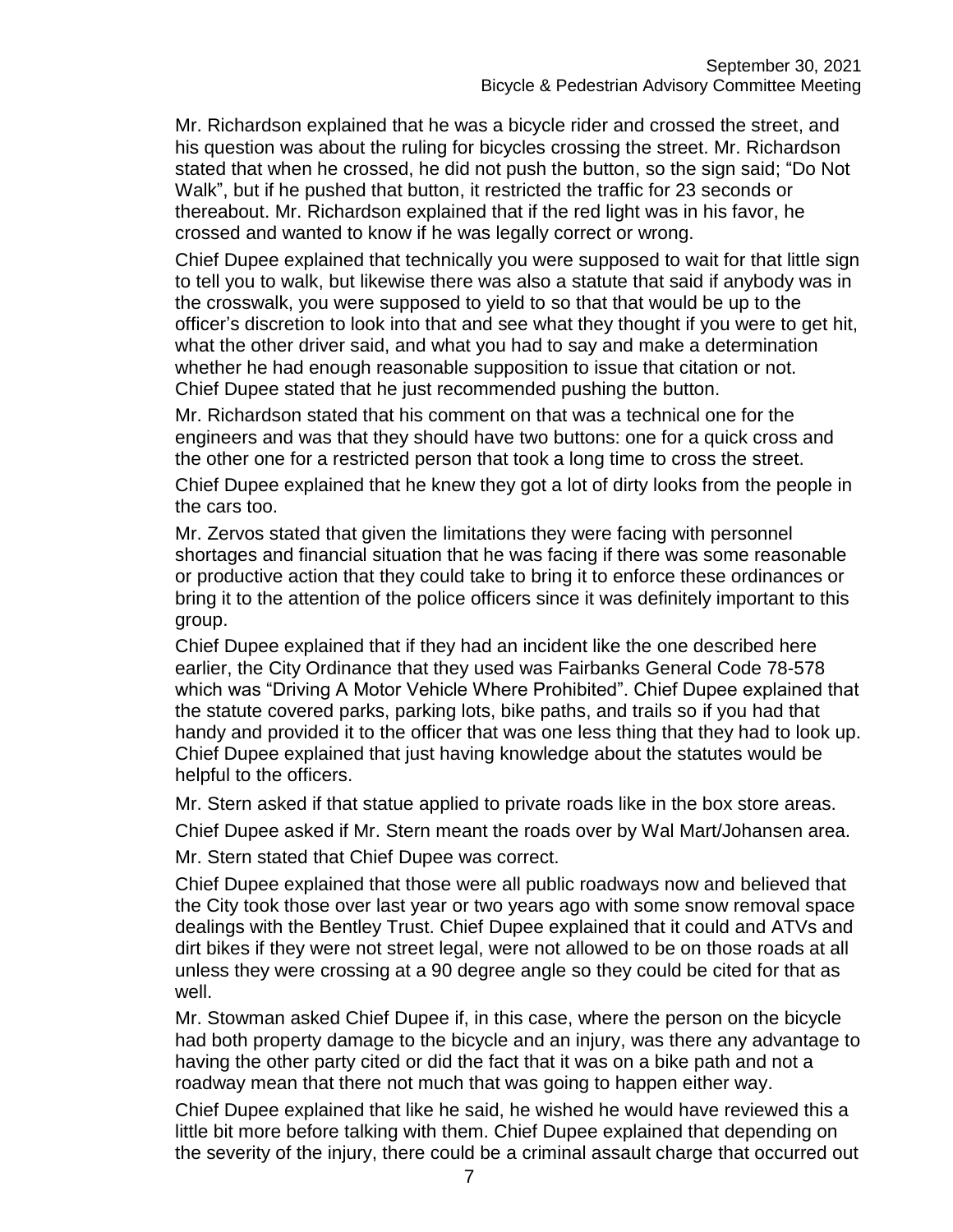of that. Chief Dupee stated ultimately in any traffic accident in the State of Alaska, the officers did not determine fault. Chief Dupee explained that they might issue a citation, but it was up to the insurance companies to figure out who was at fault in the accident. Chief Dupee explained that sometimes the citation would help with that with the insurance companies being able to determine who was at fault, but they did not determine fault. Chief Dupee explained that those wound up being civil issues in the grand scheme of things. Chief Dupee explained that any kind of property damage, accident, or anything like that would be up to the insurance companies or a civil court to determine the outcome. Chief Dupee explained that in this case, if there was damage to the bicycle, the owner of the bicycle could probably go after the motorcycle driver civilly. Chief Dupee explained that as far as the injury went, if it was a severe injury and the driver of the motorcycle was being negligent in the operation of that motorcycle, they might be able to forward over an assault charge if the District Attorney would accept it for that case.

Dr. Belz asked Chief Dupee if riding on a non-motorized path with a motorized vehicle count as negligence.

Chief Dupee explained that it could, but you would probably have to have a little bit more than that like driving too fast, not paying attention, or popping a wheelie. Chief Dupee continued that you would want to articulate something else that made it rise to the level of neglect.

Mr. Zervos commented that it was negligence per say even in violation of an ordinance when this accident happened. Mr. Zervos explained that negligence was easy to prove, the problem was getting a police officer to issue the citation which was legitimate in this instance he believed to do.

Chief Dupee explained that they would have no problem with the violation for riding in a prohibited area. Chief Dupee explained that as far as the accident and an assault charge, it was not actually a citation, it would be an arrestable offense so that would be a little bit harder of a sell. Chief Dupee explained that you would have to have a lot of information to be able to articulate the driver being negligent and it would be a lot tougher sell.

Mr. Stern stated that the City had an ordinance about snow removal on sidewalks and he was curious if Chief Dupee recalled issuing any citations about that or if they waited for Public Works to bring it to their attention, or just what their position was on the enforcement of that ordinance.

Chief Dupee explained that they did not issue those citations and he believed that Public Works went out and put up notices and they did some citations, but the Police Department had nothing to do with issuing citations for snow removal or throwing the snow on a roadway.

Dr. Belz commented that as they heard in the public comment last time and unfortunately Chief Dupee was not familiar with the notes from the officer that responded, it seemed fairly clear that this was an incident that resulted in both injury and property damage as they heard a couple other committee members say, and it also appeared that their bike was clearly operating unlawfully so he was struggling with this and found it incredibly troubling that no citation was given. Dr. Belz commented that he would consider himself a self-reported bike expert and the bike they saw in that picture was a fairly expensive road bike and those could go anywhere from \$2,000-\$6,000. Dr. Belz asked if this was clearly a crash, he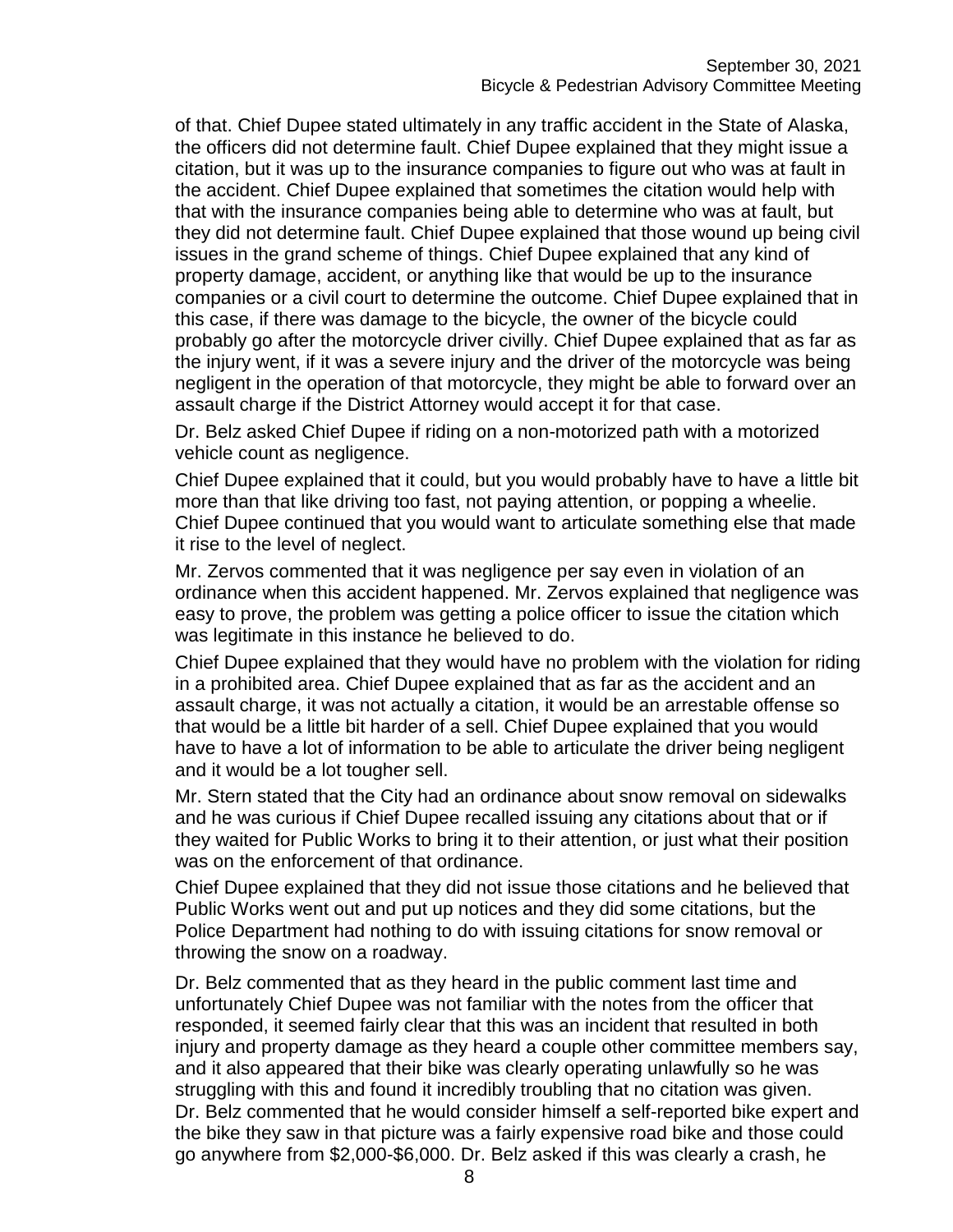would determine it a crash, and on this bike path and based on one of Chief Dupee's previous comments because there was not a code in the model minimum uniform crash criteria, and there was not a place to check off this bike path incident whether that would be listed in the 2021 crash data when they received that set of records.

Chief Dupee explained that it would not be in that set of records if they did not fill out the action report form or issue the participation report forms.

Dr. Belz asked Chief Dupee whether he thought a form was filled out for this incident.

Chief Dupee explained that they were given 12-209 forms which were the participation forms for minor accidents that the participants filled out themselves and submitted so it might show up on that report if they filled it out and submitted it.

Dr. Belz asked Chief Dupee if the property damage cutoff was \$2,000 and if it was less than \$2,000 that meant that it did not get included in that database.

Chief Dupee explained that he did not know what was reported to the database but anything over \$2,000 required the Police Department to take a report on it and anything under that amount, over \$500 but under \$2000, they issued the State 12- 209 form and the individual drivers filled that submitted it to DMV themselves.

Dr. Belz explained that just seemed problematic because it was not a cheap bike and they heard from the witness who testified stated that they deemed the bike totaled as it was clearly trashed, and they had to get a new one.

Dr. Belz asked Chief Dupee to clarify his comment about General Code 78-578 and operation of a motor vehicle where it was prohibited and whether that meant any motor vehicle and applied to unlawful motor vehicles. Dr. Belz asked if an offhighway vehicles such as an ATV, snowmachine, or dirt bike fell into that category of motor vehicle under that Code because it was not technically a lawful motor vehicle to be operating on any public roadway or public infrastructure unless for the purpose of crossing.

Chief Dupee explained that Dr. Belz was correct. Chief Dupee explained that the Ordinance specifically stated; "No person shall operate a motor vehicle, motor bike, or motor driven cycle in any park, playground, school ground, or bicycle path within the city except on pathways specifically designed for such purpose, except that authorized maintenance vehicles shall be exempt from this section.

Dr. Belz explained that it sounded like they would fall under that category.

Chief Dupee stated that he would say so.

Dr. Belz stated the Chief Dupee mentioned the no pursuit policy and they heard the same thing from a State Trooper representative. Dr. Belz stated that some time after that he was testifying in front of the House Transportation Committee about potentially allowing off highway vehicles on roadways in the state and was told that policy was incorrect and wondered if Chief Dupee could provide them with a copy of that policy.

Chief Dupee explained that most of their policies were on their website.

Dr. Belz asked Chief Dupee if the Policies and Procedures Manual was on the website and if he knew the policy number.

Chief Dupee explained the policy for Pursuits was Procedure 10.14.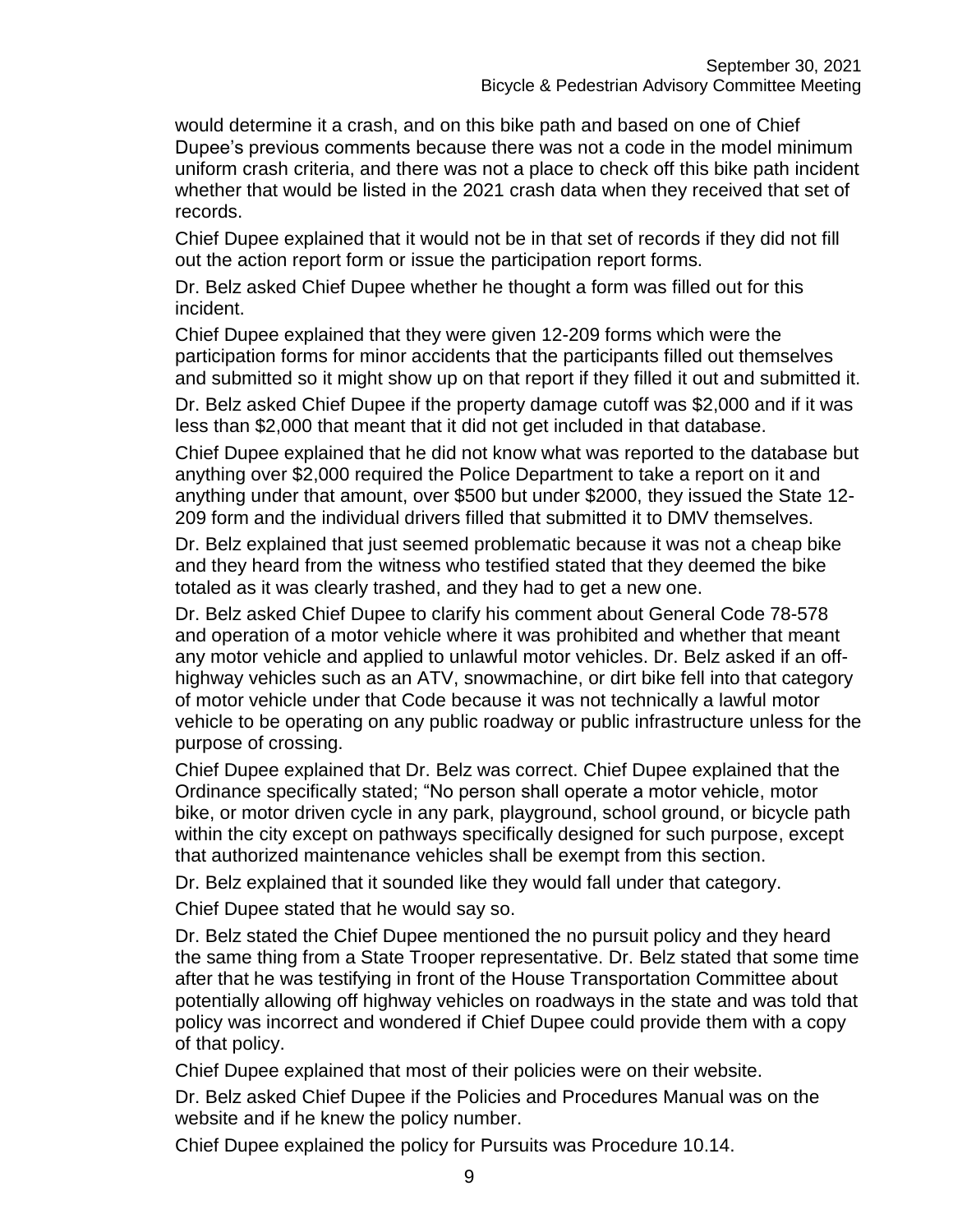Dr. Belz read that the purpose of this policy was to establish clear guidelines for sworn personnel assisting them to make safe and reasonable decisions regarding emergency vehicle operation, call response, and vehicular pursuits and the remainder of the document redacted and not available for public inspection because it could interfere with enforcement proceedings. Dr. Belz explained that the reason he was asking was because they had heard there was a policy and that there was not a policy, so he was just looking for answers.

Chief Dupee explained that just from an administrative standpoint if you had a policy where you authorized the pursuit of motorcycles or ATVs you were opening your department and your governmental body up to huge liability and that was across the country, not just in Fairbanks. Chief Dupee explained that he highly doubted that the Troopers pursued ATVs or motorcycles. Chief Dupee stated that if Lt. Carson said that was what they did, then he would go with what he was telling you.

Dr. Belz stated that his supervisor in the House Transportation Committee said that they did not have a policy and that they were told that incorrectly.

Chief Dupee stated that he would ask who the supervisor was and then was he actually a trooper on the road or a was it a politician.

Dr. Belz commented that he would have to go back and remind himself who represented the State Troopers at that meeting. Dr. Belz commented that if you had a vehicle doing 110 mph down the Johansen, he would say that the Police Department of the Troopers would probably pursue that vehicle and asked Chief Dupee if that was correct.

Chief Dupee stated that was correct.

Dr. Belz asked Chief Dupee how that posed any less risk of injury to themselves or others pursuing an off-highway vehicle that was operating on a bike path that decided to flee.

Chief Dupee explained that if they were pursuing a motorcycle on a bike path that meant that the patrol car most likely had to be on the bike path as you could imagine it was probably not a good outcome for anybody who was walking or riding a bicycle on that path. Chief Dupee explained that about 90% of the motorcycles or "crotch rockets" that they attempted to stop took off on them and if you could imagine one of those things going 110 mph, losing control, and what was left when they finally arrived on scene, it was just not worth the liability or the risk to the public or that driver to pursue them.

Dr. Belz stated that Chief Dupee mentioned that the citation that would have been or perhaps should have been issued would have been for operating a motor vehicle on a bike path with a \$40 fine, \$20 surcharge, and no points violation and was curious what the fine would be for doing 15 miles per hour over the speed limit.

Chief Dupee explained that it went by dollars per mile for speed limit offenses so for 15 mph over the limit it would be a \$150 fine plus a \$20 surcharge and 4 points on their license.

Dr. Belz thanked Chief Dupee for entertaining their questions.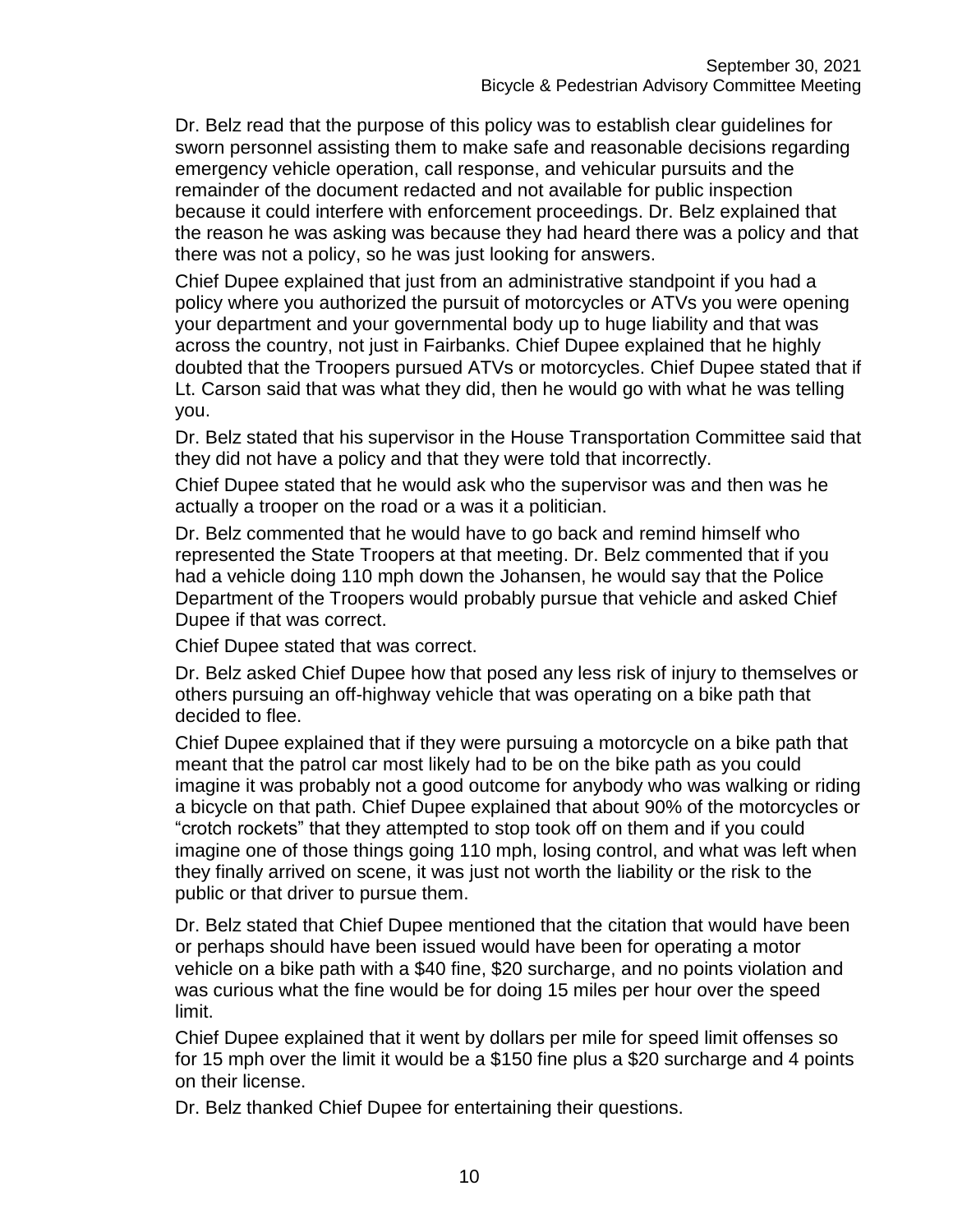Mr. Naibert thanked Chief Dupee for answering their questions and asked if Code 78-578 applied to sidewalks as well and if they made a distinction between bike paths and sidewalks.

Chief Dupee responded that there was no definition in the ordinance, but he would say that sidewalks would be covered in that.

Mr. Stern commented that with the increased popularity of e-bikes he was curious if they had studied that at all from the standpoint of the different classes of e-bikes and their top speeds and how that impacted sidewalks and bike paths.

Chief Dupee stated to be honest they had not looked at that at all.

Mr. Stowman commented that it seemed like they might need to soon.

Dr. Belz commented e-scooters too and not just the e-bikes. Dr. Belz asked if there were any other questions for Chief Dupee from the Committee.

Mr. Stowman commented that he did not have any questions but wanted to thank Chief Dupee for letting them participate and providing more information.

Chief Dupee commented that he appreciated them having him and that it was always good when they were able to have these conversations. Chief Dupee commented that normally it was better when they did not have an incident that they were referring to but anytime they wanted to hear from them, just let them know and they could chat.

Mr. Zervos thanked Chief Dupee.

### **b. Mapping of Priority Routes for Non-Motorized Facilities**

 *Presentation of new map created to show sidewalks/paths that are currently maintained, intermittently maintained, and non-maintained (view draft at* 

*[https://fastplanning.maps.arcgis.com/apps/instant/media/index.html?appi](https://fastplanning.maps.arcgis.com/apps/instant/media/index.html?appid=fed9428463de489194c55aacc53122f) [d=fed9428463de489194c55aacc53122f\)](https://fastplanning.maps.arcgis.com/apps/instant/media/index.html?appid=fed9428463de489194c55aacc53122f)*

Mr. Fox explained that the packet contained the written descriptions for the priority routes for maintenance of sidewalks and paths in our area. Mr. Fox explained that there was some contention about timelines for clearing after a winter snowstorm. Mr. Fox stated that in his communications with the Task Force he had added a disclaimer that the timelines were just recommendations, and the actual timelines would be evaluated and tracked this coming winter so they could come back a year from now and more accurately estimate what those timelines would be. Mr. Fox explained that the map was accepted but the Task Force wanted them to create a second map with the existing conditions of what was being maintained regularly, intermittently, and what facilities were not maintained due to lack of a dedicated budget and labor shortages that each of the agencies were facing. Mr. Fox stated that our goal was to make it public facing by the 4<sup>th</sup> Annual Winter Maintenance Forum and show the proposed priorities versus what was happening today.

#### **c. 4 th Annual Winter Maintenance Forum – October 26, 2021**

 *Final forum agenda, guest speaker list, advertising plan, and meeting format*

Mr. Fox noted that the location of the Forum had changed from Pioneer Park to the Noel Wien Public Library Auditorium and got permission for the City and DOT to park some of their equipment in the parking lot for kids to sit in.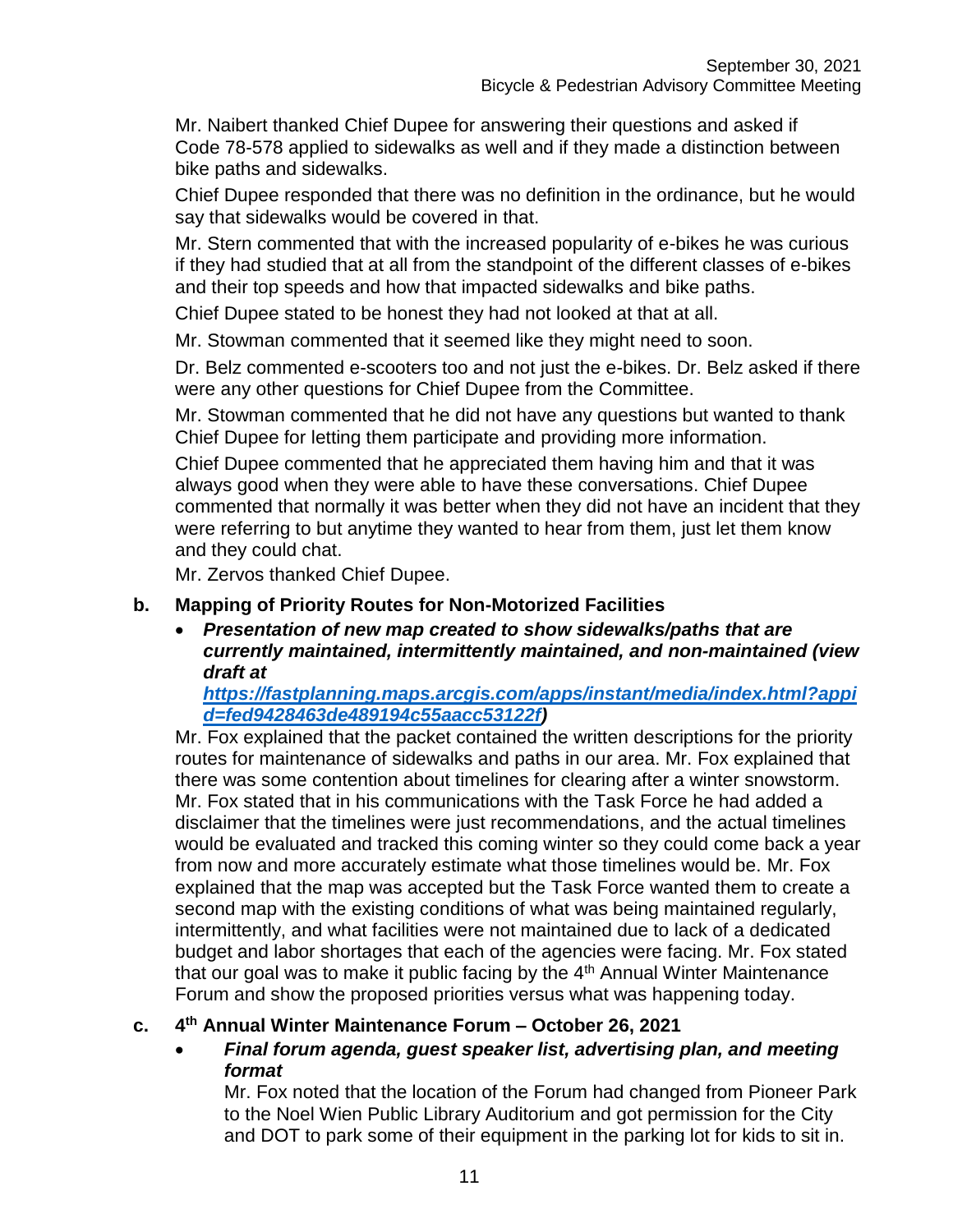Mr. Fox noted that the agenda included in the meeting packet contained the speakers who would be attending, they would be handing out door prizes after the presentations, and the first 50 people in the door would receive a winter hat with the FAST Planning logo on it.

Mr. Stern stated that they might want to consider KRFF because they did a lot of public programming too.

### **8. New Business**

### **a. Chena Hot Springs Road Multi-Use Trail**

### *Continuation of the discussion of public comment received at August 26, 2021 Meeting*

Mr. Fox explained that Ms. Lunsford attended the previous meeting and passed along Mr. Sweeney's comments which generated discussion and were included in the meeting packet, so he kept it on the agenda to continue the discussion at this meeting.

Dr. Belz explained that Mr. Sweeney provided context about what the work was, and it seemed like there was some discrepancies about what the trail was and what it was supposed to be.

Mr. Heim commented that he was interested to see what Mr. Sweeney wanted the outcome to be and whether the idea was to make the trail more motorized.

Mr. Stern commented that in reading over the design specs for it, he was not clear what the difference was between Type A material and the E-1 surface that the path was going to have. Mr. Stern continued that when he drove through there and looked at the surface it was rough enough that he did not think anybody with a standard bicycle would want to be riding a bike on because it looked like some of the material was pretty large.

Mr. Heim explained that the E-1 surface course was angular, finer material that locked together and shed water better than the regular Type A which was basically pit run gravel.

Mr. Stern asked if that meant you ended up with a rougher surface.

Mr. Heim stated that it was not as rough as pit run and it was more mountain bike type material similar to what was along the lower part of the UAF bike trail along Sheep Creek Connector and not really meant for road bikes and was more for a gravel or mountain bike.

Mr. Stern stated that on the original paperwork the Borough made it clear they were not going to do any maintenance on the trail and the FAST Planning boundary only went out about two miles on this trail. Mr. Stern commented that he did not know if it fell under the purview of DOT, and it did not sound like DOT was interested in doing any winter maintenance either so it would be one of those unmaintained winter trails.

Mr. Heim explained that DOT's position was that it was part of the Borough trail system and had not maintained it in the wintertime and just maintained drainage issues on it in the summer and this job just put in back to the condition it was in 30 years ago.

Mr. Stern asked if that meant that DOT was going to maintain it all the way out beyond Nordale.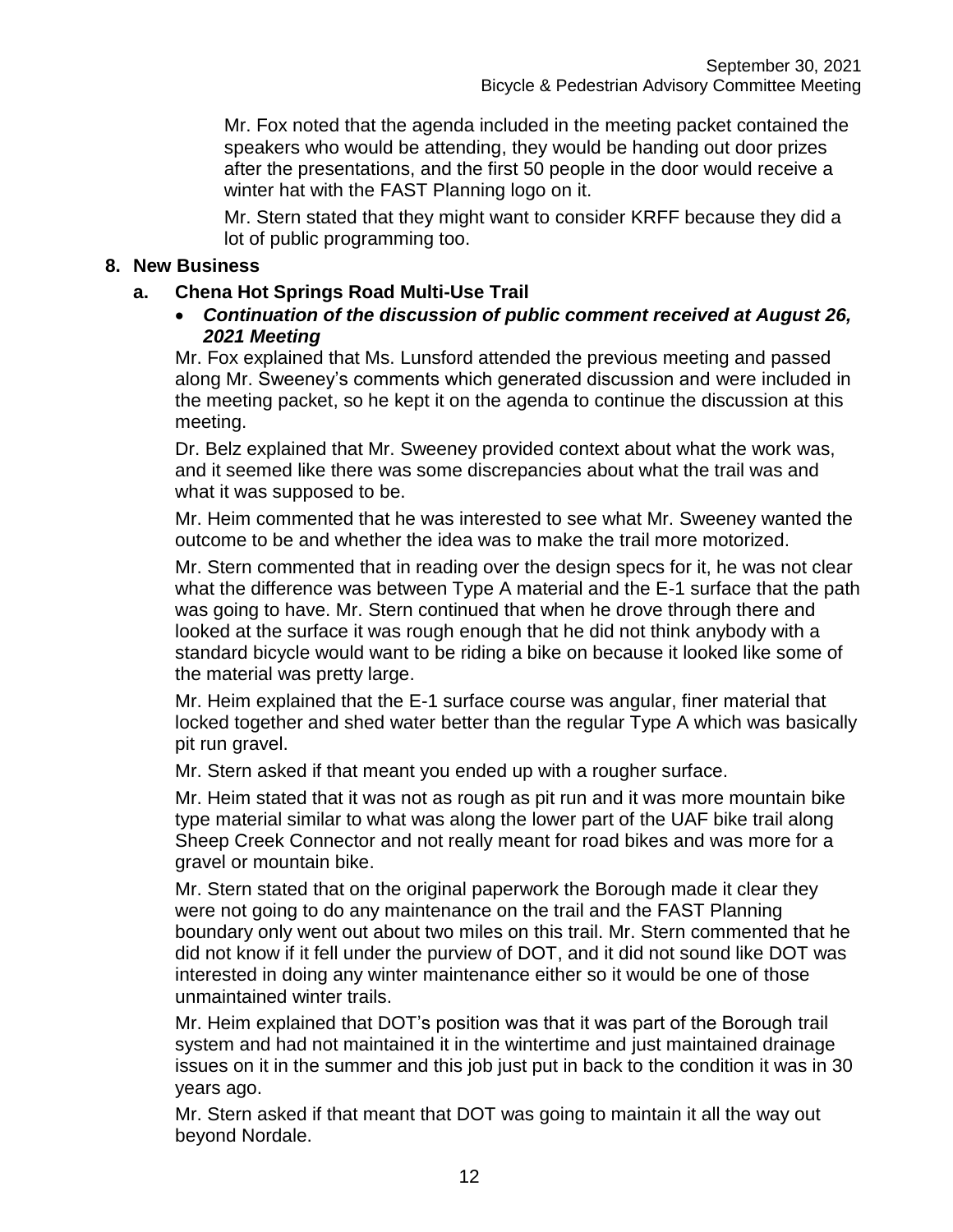Mr. Heim stated that DOT just fixed it up and would not go back out there unless it became a problem or affected the roadway again.

Dr. Belz asked Mr. Heim if the path was completed.

Mr. Heim stated that he thought that it was about 2/3 completed.

Dr. Belz asked if the trail was DOT property or Borough property because Bryan White of the Borough indicated that it was part of the trail network and not DOT's.

Mr. Heim explained that it got built with a DOT project and was in the DOT right-ofway and became a DOT issue when it inundated the roadway, so they fixed it up and put it back to its original condition. Mr. Heim stated that there were service area roads out there that were not owned by anybody.

Dr. Belz asked if a sign were to go up who would be responsible for that as he knew that DOT was not in the business of maintaining trails.

Mr. Heim stated that he could not think of a place in town with a sign like that and DOT did not maintain trails and just fixed them when they were causing a problem in the right of way.

Dr. Belz commented that he thought this should be kept as an agenda item for the next meeting and to invite Pam Golden of DOT and Bryant Wright of the Borough.

### **9. Other Issues**

Mr. Zervos commented that since they had talked to the Chief, he still believed a letter was important because the incident caused property damage and injury and he thought they should write a polite but firm letter about their position on that incident.

Dr. Belz agreed and thought it was important for their committee to take a position on it and give it more visibility and he assumed that since it came from BPAC it would funnel up through the ranks and be a FAST Planning letter.

# **10.Committee Member Comments**

- Mr. Stern asked Mr. Heim about slippery crosswalk paint and wondered if there was any refresh job that could be done on that paint to make it less slippery.
- Mr. Heim stated that the paint was waterproof so when it got wet it was slippery and was not aware of an anti-slip surface for pavement markings but would dig into that.
- Mr. Stern stated that the cross hatches were going be the ones that ended up slippery.
- Mr. Heim stated that he was talking about getting rid of the rungs and in normal crosswalks there were usually no rungs unless they were school zones but when you put in a midblock crossing you were required to put those rungs, but they could look to get rid of those in future designs.
- Mr. Zervos commented that he had never heard of that but talked to a few people who agreed that it was slippery when trying to walk on those crosswalks.
- Mr. Heim explained that those were a requirement and in school zones and midblock crossings you were required to have those rungs.
- Dr. Belz commented that he agreed with Mr. Heim that did not think there was a product on the market that might be a solution for that or how effective it would be. Dr. Belz commented that it would probably help with the water issue but not in the winter and he thought the issue was more that it had slightly less friction than the pavement.